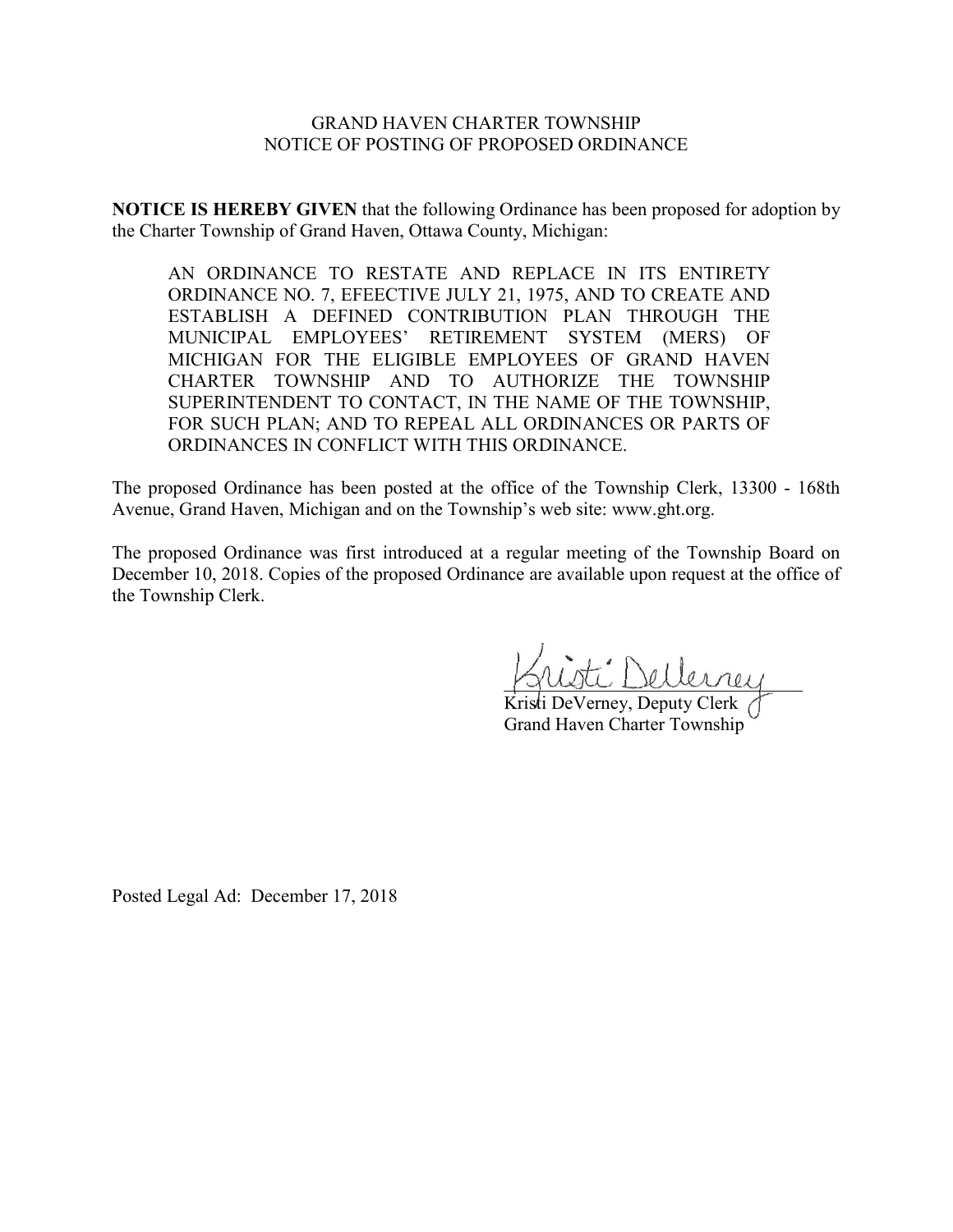# **12.0300 PENSION PLAN RESTATEMENT ORDINANCE/RETIREMENT PLAN ORDINANCE CHARTER TOWNSHIP OF GRAND HAVEN, MICHIGAN**

ord. no. eff.

An Ordinance to restate and replace in its entirety Ordinance No. 7, effective July 21, 1975, and to create and establish a Defined Contribution Plan through the Municipal Employees' Retirement System (MERS) of Michigan for the eligible employees of Grand Haven Charter Township and to authorize the Township Superintendent to contract, in the name of the Township, for such plan; and to repeal all ordinances or parts of ordinances in conflict with this Ordinance.

THE CHARTER TOWNSHIP OF GRAND HAVEN, OTTAWA COUNTY, MICHIGAN ORDAINS:

## **12.0301 Sec. 1 TITLE**

This Ordinance shall be titled for convenience as the "Grand Haven Charter Township Pension Plan Restatement Plan Ordinance;" but it shall be cited for clarity as "The Grand Haven Charter Township Retirement Plan Ordinance."

## **12.0302 Sec. 2 PLAN TERMINATED AND PLAN ESTABLISHED**

The Township by this Ordinance confirms the termination of the pension plan established by Ordinance No. 7, and further confirms the establishment of a defined contribution plan (the "New Plan") with MERS through a MERS Defined Contribution Plan Adoption Agreement (the "Adoption Agreement"), currently effective May 1, 2017 but as subsequently amended by the Township and accepted by MERS. The Township authorizes the Township Superintendent to contract, in the name of the Township subject to the approval of the Township Board, as required to terminate the pension plan established by Ordinance No. 7, to establish the New Plan, and to amend the New Plan.

#### **12.0303 Sec. 3 NEW PLAN DETAILS**

The details of the New Plan shall be set forth in the Adoption Agreement, as amended from time to time.

## **12.0304 Sec. 4 REPEAL**

All resolutions, ordinances, orders, or parts of any of them in conflict in whole or in part with any of the provisions of this Ordinance are, to the extent of such conflict, repealed.